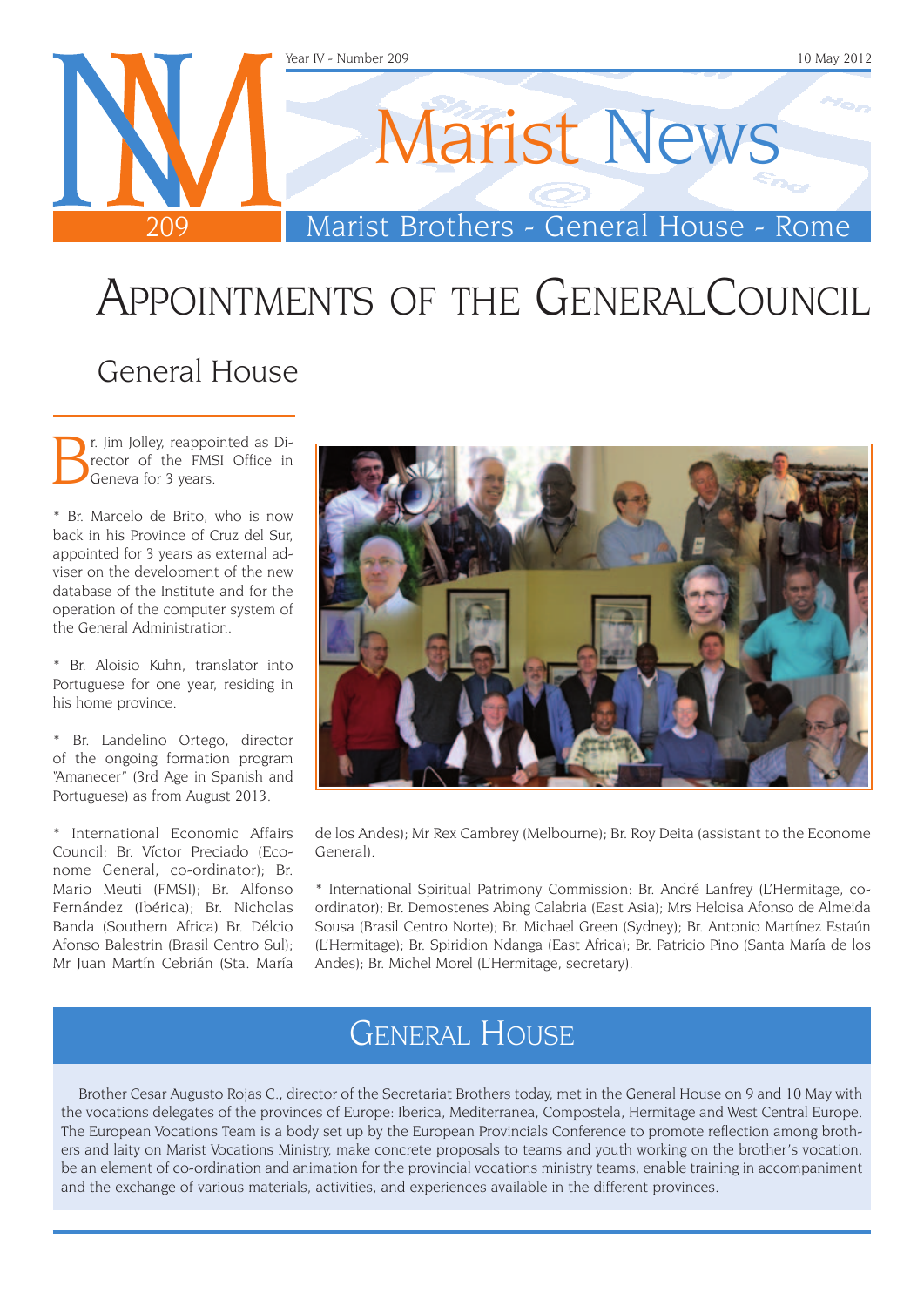\* International Commission on new models of animation, management and government: Br. João Carlos do Prado (Secretariat of Mission, co-ordinator); Mr Marco Cándido (Brasil Centro Sul); Br. Michael Green (Sydney); Br. John Klein (General Council); Br. Víctor Preciado (Department of Econome General); Br. Gabriel Villa-Real (L'Hermitage).

\* Preparatory Commission for the International Marist Mission Assembly: Br. João Carlos do Prado (Secretariat of Mission, co-ordinator); Br. Paul Bhatti

(South Asia); Br. Javier Espinosa (Secretariat of the Laity); Mr Manuel Gómez Cid (Mediterránea); Mrs Mónica Linares (Cruz del Sur); Mr Frank Malloy (Sydney); Mrs Alice Miesnik (USA); Br. Mark Omede (Nigeria); Br. César Rojas (Secretariat Brothers today).

## Algiers, 8 May 1994

### 18<sup>th</sup> anniversary: Brother Henri Vergès

n Friday 8 May 1994, at the beginning of the afternoon, our Brother Henri Vergès and Sister Paul-Hélène were killed in their work place, the library of rue Ben Cheneb, the Casbah quarter, in Algiers.

On 22 May that year, Christian de Chergé, prior of the Trappist monastery of Notre-Dame de l'Atlas at Tibhirine, a friend of Henri, concluded his Pentecost homily, entitled: « The "martyr" of the Holy Spirit » with the following two paragraphs:

"If we think of our brother Henri and our sister Paul-Hélène – and how not to think of them? –, we know that their witness cannot go without what all those who were long beneficiaries of their lives so truly given have to say about it. They came, both of them, with the hearts of the poor, ready to receive, and they confessed to have received much from this crowd of poor people who are mourning them with us, testifying that they owe them much. The Spirit thus made the « bond of peace », and it is He who helps us live their sacrifice as a Pentecost by proclaiming on them and with them « the wonderful works of God ».

I leave the last word to Henri, during a meeting of ourribât, a year ago: « We are all inhabited by the Spirit… God walks with this people, with this religion, but I do not understand (I am like Mary). I am in search of this plan. I let myself be questioned and I question. I unsettle the other a bit and the other unsettles me. It is always necessary to try to find what is positive in each one, and encourage it. To be watchmen, it is also to be watchmen, it is to help people live according to the Spirit."

On this day, the anniversary of the witness (martyr) of our Brother Henri, we give thanks for his life given and, on his example, "in our daily relations, let us openly take the part of love, pardon,



communion, against hate, vengeance, violence" (Letter of 4 February 1994, to Fr Christian de Chergé).

N.B. Father Christian was himself kidnapped and killed on 21 May 1996, with six of his brothers. In 2010, the film « Of men and gods », which retraced the spiritual journey of the community of monks, knew a great success.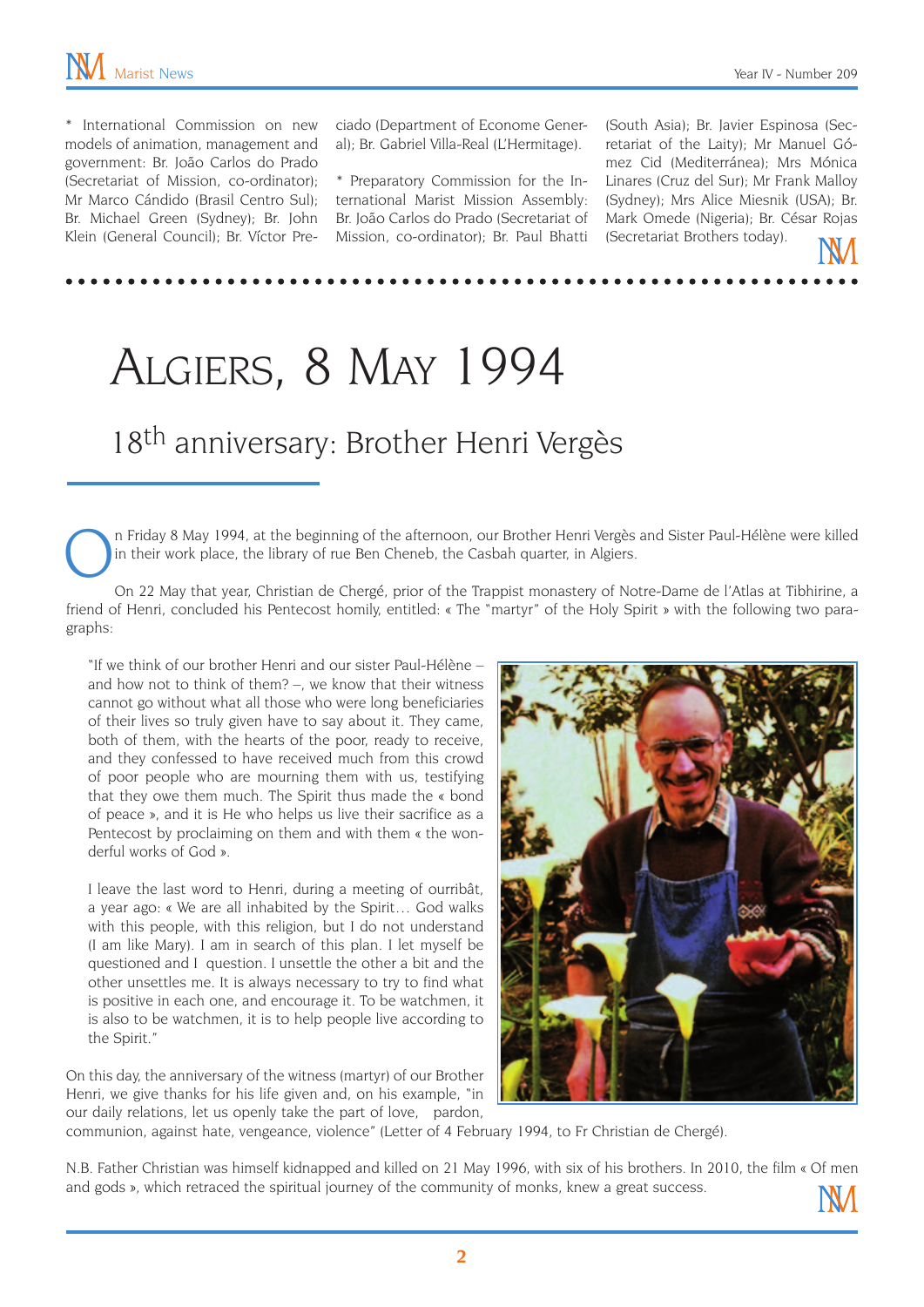### ON OUR SPIRITUAL JOURNEY WITH MARY

#### Guatemala - VII Meeting of the Inter-American Marist Apostolic Spirituality Network

From April 11th to the 17th, our<br>
frame and interval and interval and women gathered at the<br>
Marist Formation Center, formerly the rom April 11th to the 17th, our group of 17 brothers and nine lay men and women gathered at the Marist University Residence, in Guatemala City. Actually this was the seventeenth annual meeting organized by the NETWORK since its inception in Chosica in 1996. In 2006, the Provinces in Canada and the United States joined us. Thus we became the INTER-AMERICAN NETWORK and this was our Seventh Meeting.

Faithful to the guidelines of the XXI General Chapter, as a NETWORK of spirituality in America we have proposed "animating the call to conversion on our spiritual journey with Mary by means of a program promoting reflection and accompaniment." (Horizonte: A Marist Brother, new heart for a new world, Action proposal 1)

As our Meeting progressed in its experiential, participative and high-spirited way, we prayed, reflected and celebrated "our conversion through the eyes of children born into poverty." We did this by means of splendid sojourns (to the Marist School in Chichicastenango where Br. Moisés Cisneros was assassinated and to areas where we could meet directly with the inhabitants of native villages and become familiar with their cultural riches, including the wide variety of their multicolored craftwork). Through presentations about the lives of children and young people in our own countries as well as true stories of vulnerable children that we condensed in a Booklet, we have been deeply moved and motivated to become much more involved in their midst.

From day one, we were accompanied by a cross with the white linen shroud



of the Resurrection. This enabled us to contemplate Christ crucified in each poor and vulnerable child and young person that we met. And also the risen Christ, present in so many current and newly emerging signs of hope and life that we see sprouting up but which are in need of rich soil to nurture them and produce the fruits of the Resurrection. Becoming involved with the boys and girls and the brothers who are working in these poverty-stricken areas, and witnessing the work being done by the Little Sisters of Champagnat and some

lay women whom we met, we have seen and felt evidence of the Resurrection. Every day we adorned the cross with various symbols that summarized the experiences that we were living. During the celebration of the Eucharist on our last day together, we placed our ID photos on the cross to express our resolve to take personal steps toward conversion and humility and to have our provincial structures promote and encourage an incarnate spirituality, one committed to our being true prophets in our societies.



#### Perpetual Profession of Br. Edson Rissi

On 6 May, after a vocational journey of some fourteen years, Brother Edson Rissi made his Final Profession in Serafina Corrêa, Rio Grande do Sul, Brazil.

Br. Edson offers a challenging thought to otheres, particularly the youth of our time: "It's worth dedicating oneself to noble causes. It's worth it to seek not only our own well-being, but also the happiness of others.